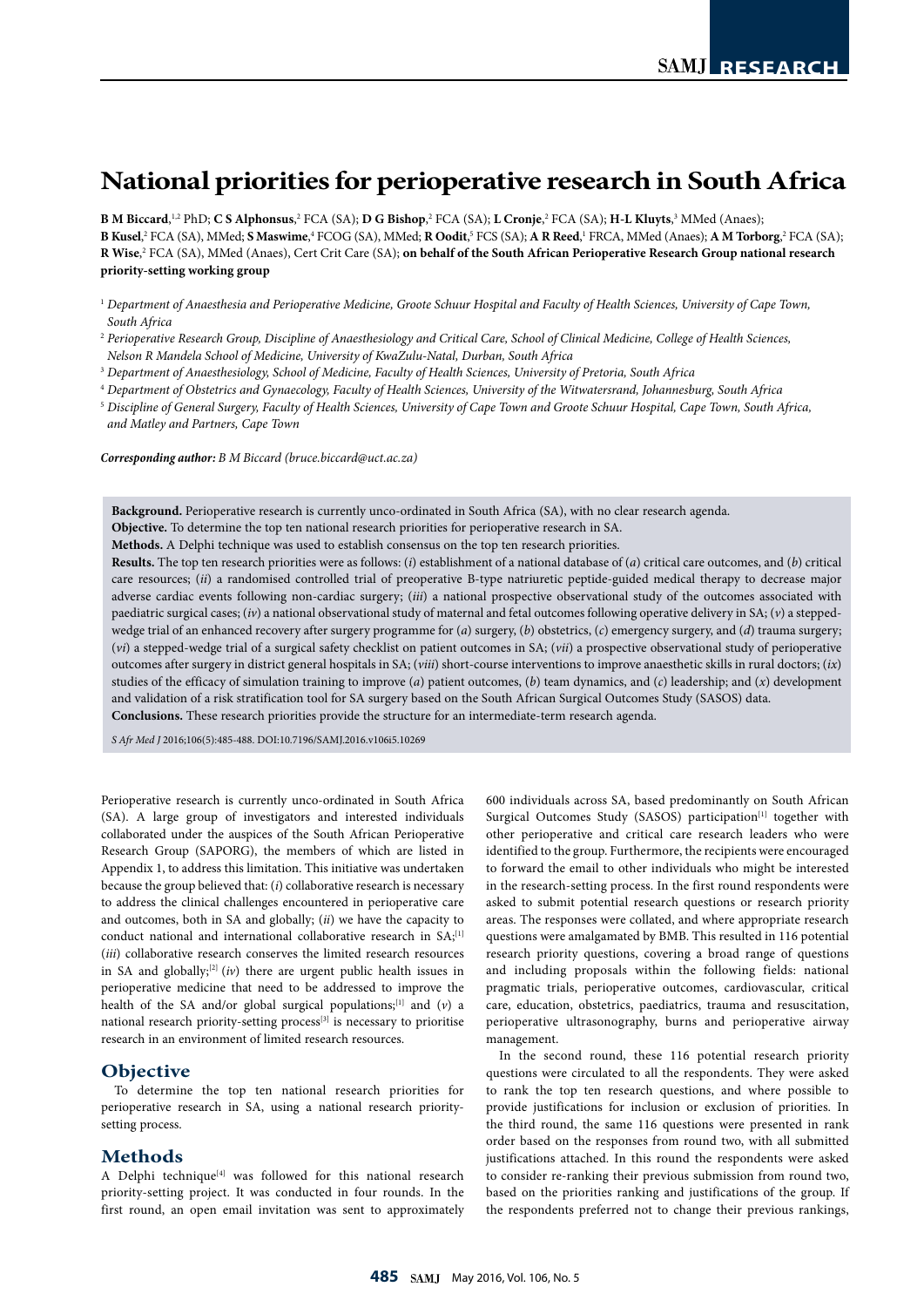they were encouraged to provide justifications for taking such a position. For the second and third rounds of the Delphi process, the respondents were encouraged not to discuss their submissions with other colleagues to minimise bias.

The final Delphi stage took place at a workshop on 12 September 2015. At the workshop, a discussion of the justifications of the suggested top 15 research priorities was held. Following the open discussion, a final round of the Delphi process was conducted. Eight random small groups discussed and then submitted their top ten priorities from the list. The final top ten national research priorities were determined from this process.

#### **Statistical analysis**

The rank-order of the research priorities for each round was established using a reverse scoring system, i.e. a respondent's rank of 1 received 10 points, down to a rank of 10, which received 1 point. The scores of the respondents were combined for each round to develop the research priority rank order.

#### **Results**

The top ten national research priorities for perioperative research in SA following the four rounds of the Delphi process are shown in Table 1.

#### **Table 1. Top ten national research priorities for perioperative research in SA**

- 1. Establishment of a national database of (*a*) critical care outcomes, and (*b*) critical care resources
- 2. A randomised controlled trial of preoperative B-type natriuretic peptide-guided medical therapy to decrease major adverse cardiac events following non-cardiac surgery
- 3. A national prospective observational study of the outcomes associated with paediatric surgical cases
- 4. A national observational study of maternal and fetal outcomes following operative delivery in SA
- 5. A stepped-wedge trial of an enhanced recovery after surgery programme for (*a*) surgery, (*b*) obstetrics, (*c*) emergency surgery, and (*d*) trauma surgery
- 6. A stepped-wedge trial of a surgical safety checklist on patient outcomes in SA
- 7. A prospective observational study of perioperative outcomes following surgery in district hospitals in SA
- 8. Short-course interventions to improve anaesthetic skills in rural doctors
- 9. Studies of the efficacy of simulation training to improve (*a*) patient outcomes, (*b*) team dynamics, and (*c*) leadership
- 10. Development and validation of a risk stratification tool for SA surgery based on the SASOS data

## **Discussion**

Ten national research priorities for perioperative research in SA have been identified. These priorities provide the structure for a national collaborative perioperative research programme for the next few years in SA. Importantly, the research priorities cover a diverse field, suggesting that the process was not biased towards a single interest group. The Delphi process for research priority setting is well established, and is used in the UK to determine research priorities for potential funders.[3]

#### **Priority 1. Establishment of a national database of (a) critical care outcomes, and (***b***) critical care resources**

Critical care medicine crosses virtually every perioperative discipline. It is well placed to serve as a platform for perioperative research, optimisation of practices, and assessment of needs and resource allocation. However, currently these objectives cannot be met because critical care data are either not being collected in a useful format or not being shared at a national level. Many developed countries have implemented expensive databases for these purposes, but they are currently not feasible in SA because of financial, resource or manpower constraints.<sup>[5-7]</sup>

As critical care is an over-subscribed resource in SA,<sup>[1]</sup> a national critical care database would allow for the monitoring of the success of national interventions to improve outcomes, quality performance evaluation, and future planning and management of resources.[8] The SAPORG aims to create a critical care platform through integration of a minimum dataset from current regional databases. In addition, critical care databases currently in use that are deemed suitable for national use will be offered for use around the country. The goal is to establish a national database system that is of low cost, flexible for the needs of research and clinical use, and integrated into critical practice in order to negate the duplication of data capture for both research and clinical work.

#### **Priority 2. A randomised controlled trial of preoperative B-type natriuretic peptide (BNP)-guided medical therapy to decrease major adverse cardiac events following non-cardiac surgery**

Integration of biomarkers into clinical practice is based on a progressive six-phase evaluation, which includes: (*i*) proof of concept; (*ii*) prospective validation; (*iii*) demonstration of incremental value; (*iv*) clinical utility; (*v*) improved clinical outcome; and (*vi*) cost-effectiveness.[9] The current data on BNP for preoperative risk assessment fulfil proof of concept for cardiovascular complications,<sup>[10,11]</sup> validation in prospective studies,<sup>[12,13]</sup> incremental value by significantly improving the revised cardiac risk index's prediction of major adverse cardiac events, [14] and clinical utility through a significant improvement in preoperative risk classification.<sup>[15]</sup> Importantly, the fifth stage of integration of a biomarker into clinical practice demands demonstration that biomarker-directed therapy improves clinical outcome. This has been shown in a non-surgical population<sup>[16]</sup> where a more aggressive heart failure therapy regimen driven by targeting the BNP level was generally well tolerated in the elderly and associated with significantly fewer cardiovascular events.

We believe that this is one area where as South Africans we could make a global impact on perioperative cardiovascular patient outcomes, because this is a simple intervention that is potentially readily accessible to our patients owing to bedside test availability.

### **Priority 3. A national prospective observational study of the outcomes associated with paediatric surgical cases**

Children represent a significant proportion of the SA population, with 30% of the population aged <15 years,  $[17]$  yet there are few data on paediatric morbidity and mortality following surgery in SA. We have little information on the number of children undergoing surgery, who is providing their anaesthesia (specialist v. nonspecialist anaesthetists), or the quality of the perioperative care they receive. These data are essential in order to understand the current paediatric perioperative morbidity in SA.

Performing a South African Paediatric Surgical Outcomes Study would address some of the limitations in our understanding of paediatric surgical outcomes in SA. This study would identify risk factors associated with poor outcomes, and potential interventions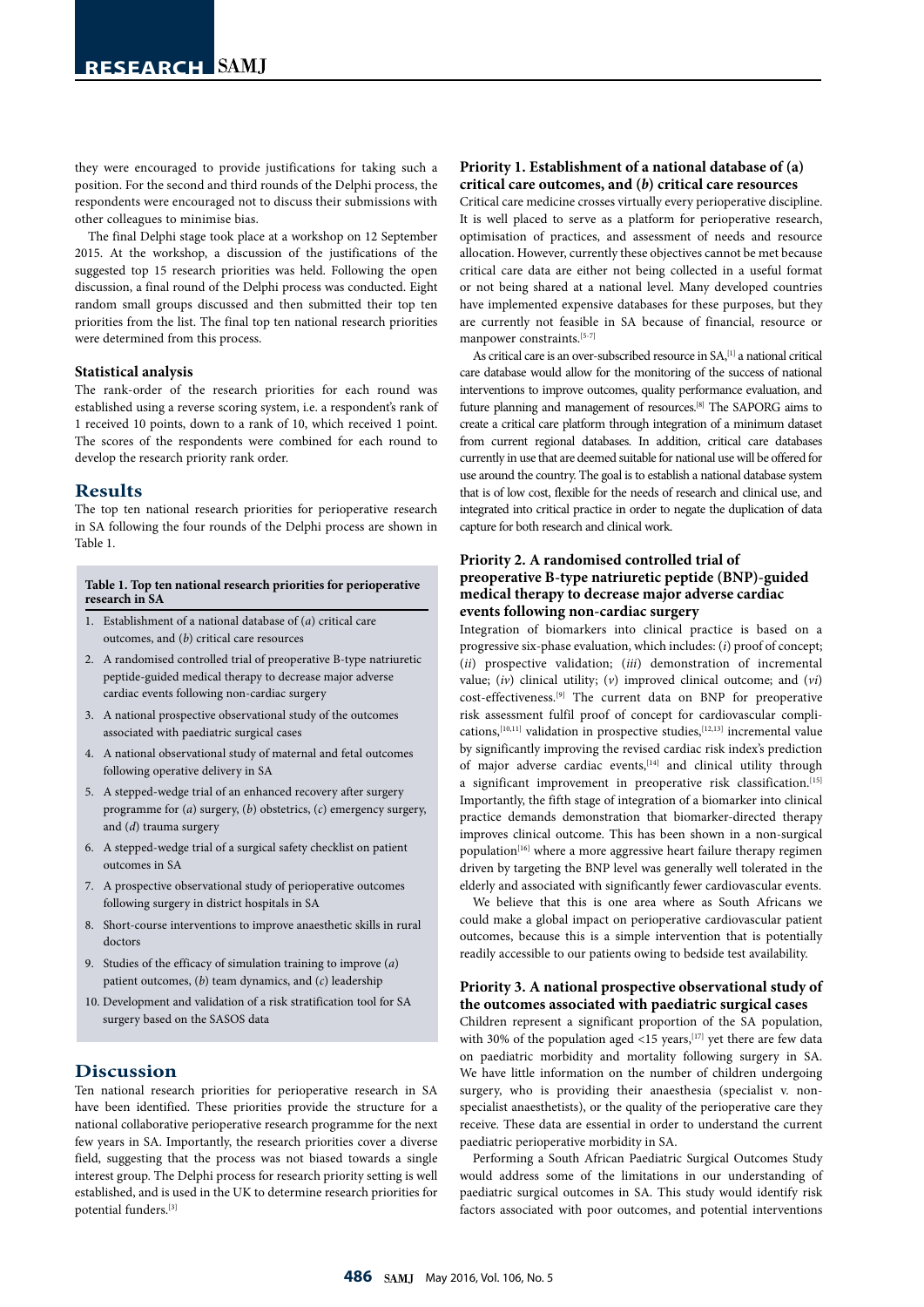that could improve the quality of care and outcomes in paediatric surgery in SA in the future. These data would be valuable to clinicians, policymakers and healthcare funders.

#### **Priority 4. A national observational study of maternal and fetal outcomes following operative delivery in SA**

Perioperative maternal and fetal morbidity and mortality remain a significant public health problem in SA. The caesarean section rate has increased globally,<sup>[18]</sup> yet there remains no clear evidence that it is associated with an improvement in maternal or fetal outcomes.<sup>[19]</sup> In SA, a woman is three times more likely to die following an operative as opposed to a vaginal delivery.[20] Maternal haemorrhage is the leading cause of obstetric mortality in SA, and it accounts for a third of all deaths at caesarean section.[21] Furthermore, caesarean section is associated with increased morbidity for both mother and fetus.[22] Unfortunately there are still few data describing the determinants of adverse maternal and fetal outcomes in SA, and these data remain largely retrospective and incomplete.[21,23] There is an urgent need to evaluate maternal and fetal outcomes of operative delivery in SA.[20] Only once we understand the degree of this problem will we be able to target resource allocation and public health interventions that will improve maternal and fetal outcomes.

#### **Priority 5. A stepped-wedge trial of an enhanced recovery after surgery (ERAS) programme for (***a***) surgery, (***b***) obstetrics, (***c***) emergency surgery, and (***d***) trauma surgery**

Surgery is associated with significant morbidity and mortality. Perioperative care in SA is fragmented, with little interaction between various disciplines and role-players. Many aspects of perioperative care in SA are not evidence based, and outcome data are lacking. The ERAS programme addresses these shortcomings. It is a patient-centred, evidence-based, multidisciplinary team approach to perioperative care with clinical outcome, functional recovery, patient experience and compliance with guidelines measured and analysed. Feedback on individual and institutional performance by the profession for the profession is provided regularly.<sup>[24,25]</sup>

The programme was established by the ERAS Society and is fully integrated into perioperative care programmes in the UK, Sweden, Denmark, Spain, New Zealand and parts of Canada. It has resulted in a significant reduction in postoperative complications (40 - 50%) and length of stay (30 - 40%), and in significant cost saving.<sup>[24-27]</sup> The programme has not been implemented in a low- to middle-income country (LMIC) where resources are limited, healthcare systems differ from those in high-income countries and access to healthcare is difficult. However, the potential benefits to patients, healthcare providers and funders are potentially considerable in SA.

#### **Priority 6. A stepped-wedge trial of a surgical safety checklist (SSC) on patient outcomes in SA**

Meta-analyses of observational data have shown that the use of an SSC significantly improves patient outcomes after surgery, including a reduction in mortality.[28,29] Although there are few randomised controlled trials, they seem to support this conclusion.<sup>[30-32]</sup> Despite this compelling evidence, and health policies mandating the use of an SSC in many countries, including SA, successful uptake and implementation has not always been achieved.[33] Further studies on the implementation and outcomes of the SSC would require a stepped-wedge cluster design, as it would no longer be deemed ethical to withhold the use of an SSC in a control group.[31,34] The rationale for a trial on the implementation of an SSC in SA is twofold, as the trial: (*i*) effects the implementation of a mandated, essential public health intervention provision; while (*ii*) simultaneously providing additional high-level evidence to aid universal uptake of the SSC.

#### **Priority 7. A prospective observational study of perioperative outcomes following surgery in district hospitals in SA**

Apart from the outcomes gathered by the Confidential Enquiries into Maternal Deaths,<sup>[21]</sup> relating largely to caesarean sections, there are no reliable or comprehensive data on the outcomes, or indeed on the quantity and types, of procedures that are performed at district hospitals in SA. Indeed, the SASOS had a small and unrepresentative sample of eight district hospitals in SA, constituting only 6.4% of the patients in the study.<sup>[1]</sup> Surgery is considered particularly costeffective in LMICs,<sup>[35]</sup> even extending to the management of chronic diseases such as diabetes mellitus.<sup>[36]</sup> In order to realise these benefits at district hospital level, a prospective observational study of numbers and types of procedures, and the associated patient outcomes, will be useful to both health system managers and planners, and educators responsible for the training of future doctors in district hospitals.

### **Priority 8. Short-course interventions to improve anaesthetic skills in rural doctors**

Anaesthesia-related maternal mortality in rural hospitals remains unacceptably high in SA.[21] Improving the anaesthetic skills of doctors practising in rural hospitals has the potential to address this important public health problem. Short-course interventions include the development of online anaesthesia courses, simulation courses and telephonic support following onsite learning. In order to assess the efficacy of these interventions, it is planned that pre- and post-course performance and subsequent retention of skills will be assessed.

#### **Priority 9. Studies of the efficacy of simulation training to improve (a) patient outcomes, (***b***) team dynamics, and (***c***) leadership**

Simulation can be used as an adjunct for training and assessment of doctors at various levels of experience. This can include new skills and emergency simulation training. Its use has become widespread in medical education, and a recent SA anaesthesia study has shown that it is feasible as an assessment tool in this country.[37] Implementing anaesthesia simulation training in SA has the potential to improve anaesthesia skills of interns, community service doctors and rural doctors.

The goal is to ensure collaboration between the current SA simulation centres in order to develop a medical simulation curriculum. A focus of the research will also be to establish acceptable patient outcomes to monitor the utility of the simulation training in SA.

#### **Priority 10. Development and validation of a risk stratification tool for SA surgery based on the SASOS data**

Risk stratification tools serve to identify characteristics that can be used to categorise patients at high risk for particular outcomes<sup>[38]</sup> and may therefore serve as prognostic tools. Risk stratification tools may further assist in identifying modifiable risk factors that can be managed to decrease the incidence of postoperative complications and mortality. Such tools can also be developed to identify interventions to improve quality of care or reduce costs. The SASOS recorded information regarding postoperative mortality, intensive care admission and duration of hospital stay in elective, urgent and emergency non-cardiac, non-obstetric cases in adults.[1] Currently this remains the only available prospective observational dataset for perioperative care in SA.

The SASOS dataset fulfils a number of the criteria necessary to develop an appropriate valid risk stratification tool for perioperative outcomes in SA, as the data are from SA surgical patients, and the